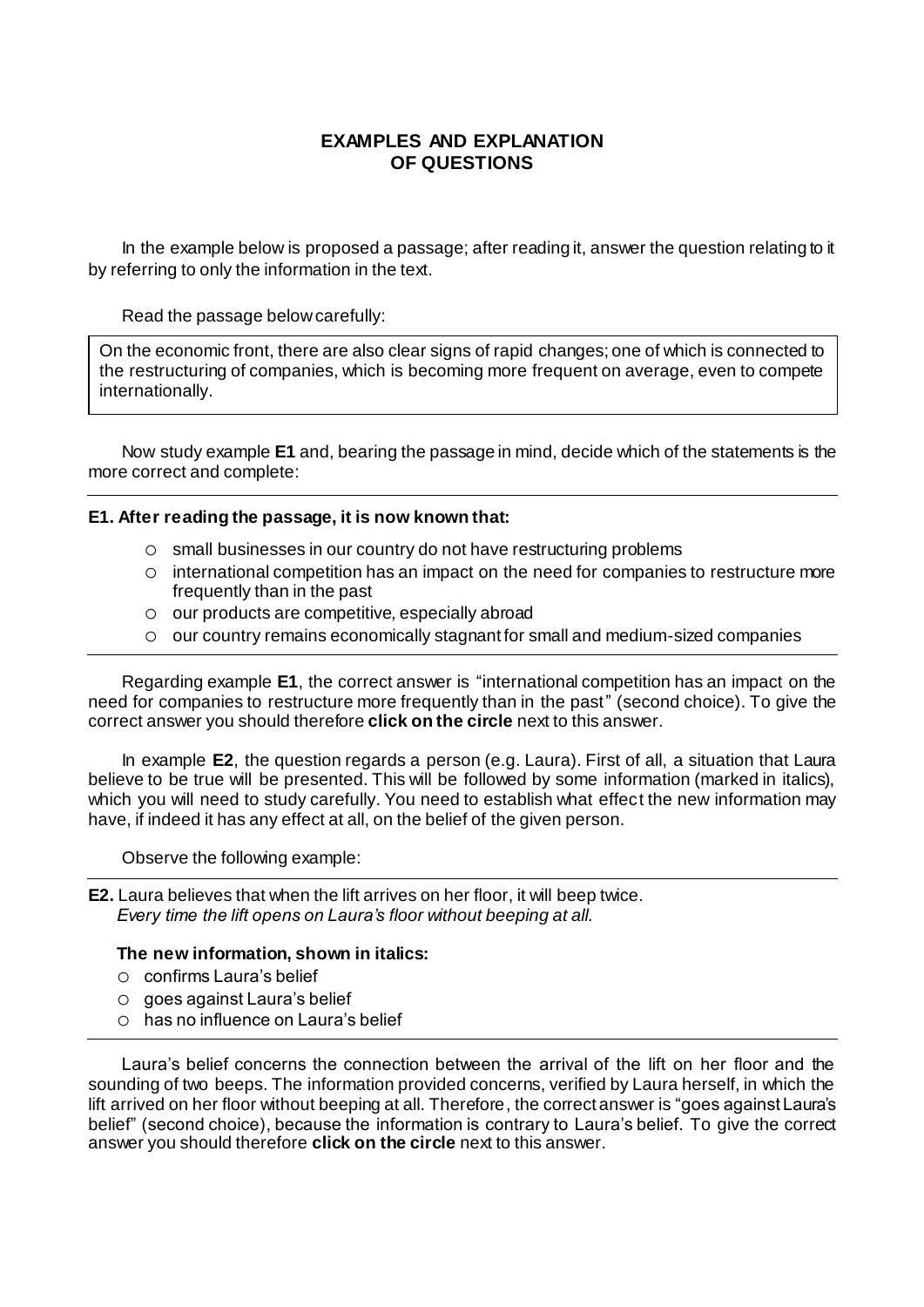Example **E3** presents a histogram showing the number of men and women who work in the three departments of the Red Ltd. company.



**E3. What is the percentage of women who work at Red Ltd.?**

- o 50%
- o 30%
- o 26.5%
- o 37.5%

To find the percentage of women who work at Red Ltd., you need to calculate how many people in total work at the company  $(36 + 9 + 6 + 8 + 9 + 12 = 80)$ . Then, calculate how many of these people are women  $(9 + 9 + 12 = 30)$ . With this data, it is now possible to calculate the percentage [(30/80) \* 100], which is equal to 37.5% (fourth choice). To give the correct answer you should therefore **click on the circle** next to this answer.

Example **E4** shows two groups of four figures belonging to two sets, marked with the letters **X**  and **Y,** and five figures, **A, B, C, D** and **E**. The figures of group **X** have been grouped together because they have a common feature which is different from that shared by the figures of group **Y**. To reply to the questions, you therefore have to understand what this difference is and identify which group the five figures below belong to: to group **X**, to group **Y** or to neither of the two.